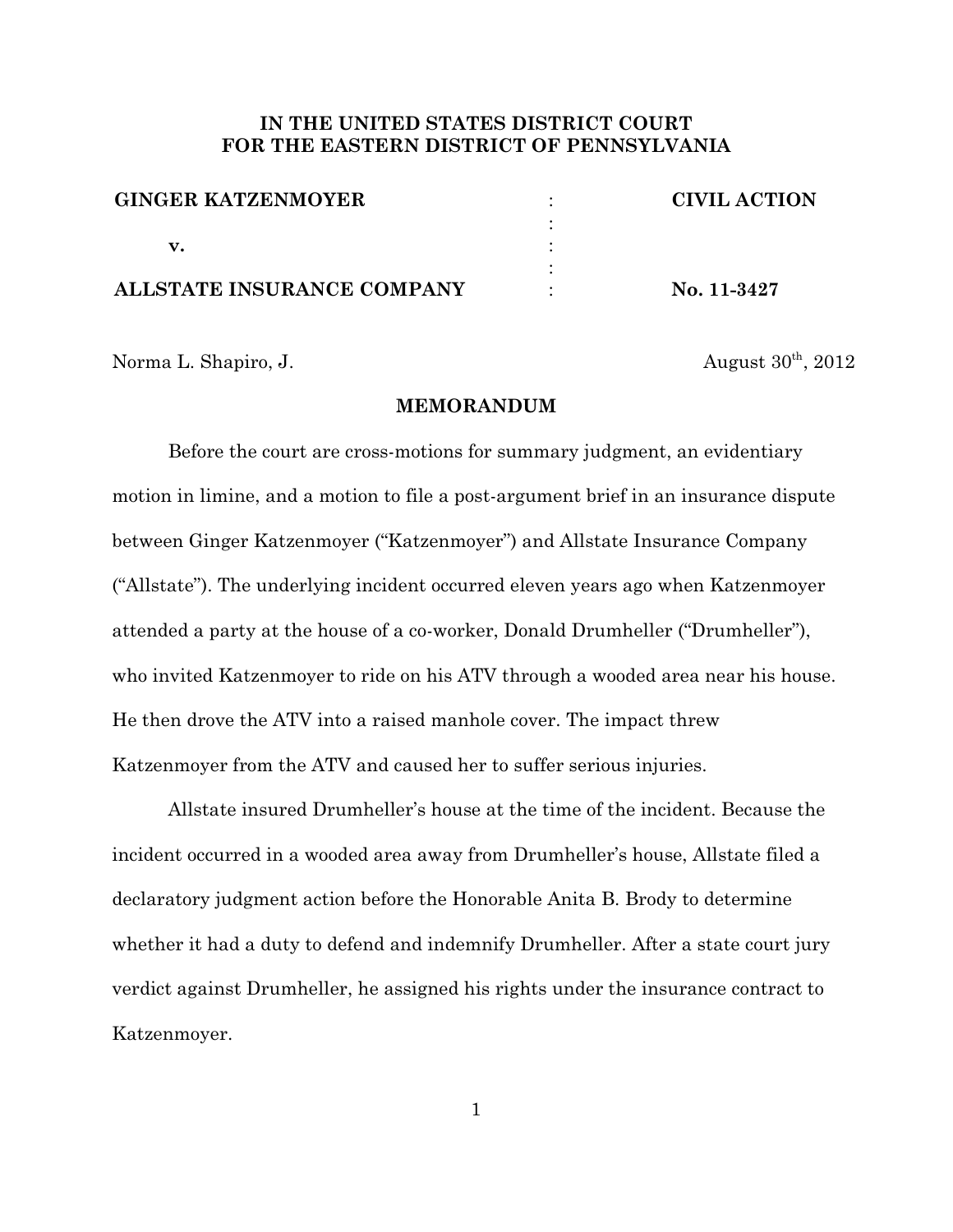Katzenmoyer, as Drumheller's assignee, now brings this action against Allstate for breach of contract (common-law bad faith) under Pennsylvania law.<sup>1</sup> Her claim concerns Allstate's refusal to settle with her by paying the face of the policy between June 7 and July 7, 2004. *See* Katzenmoyer Cross-Mot. Summ. J. at 3. As stated by Katzenmoyer, Allstate "acted negligently, unreasonably and recklessly by ignoring the policy limit settlement demand made by Katzenmoyer's attorney [on June 7, 2004]." *See* Katzenmoyer Resp. Cross-Mot. Summ. J. at 1. The parties have cross-moved for summary judgment. The Allstate cross-motion for summary judgment will be granted, the Katzenmoyer cross-motion for summary judgment will be denied, the Katzenmoyer motion for leave to file a post-argument brief will be granted, and the Allstate evidentiary motion in limine will be denied as moot.

## **I. Facts**

This action has a complex 11-year-long procedural history. The underlying ATV incident occurred on September 20, 2001. Five months later, Katzenmoyer wrote a letter to Allstate and requested the policy limit of Drumheller's insurance policy—\$100,000—in exchange for a full release for Drumheller. Allstate refused. Katzenmoyer then brought a personal injury action against Drumheller in the Montgomery County Court of Common Pleas on June 3, 2002 ("*Katzenmoyer v. Drumheller*"), and Drumheller sent Allstate a letter asking it to settle the claim.

 $^1$  Katzenmover had also brought a claim for statutory bad faith under 42 Pa. C.S. § 8371 but withdrew it on August 27, 2012. *See* Letter from Katzenmoyer's counsel, August 27, 2012. Allstate had moved to dismiss the statutory bad faith claim; the Allstate motion to dismiss has been denied as moot.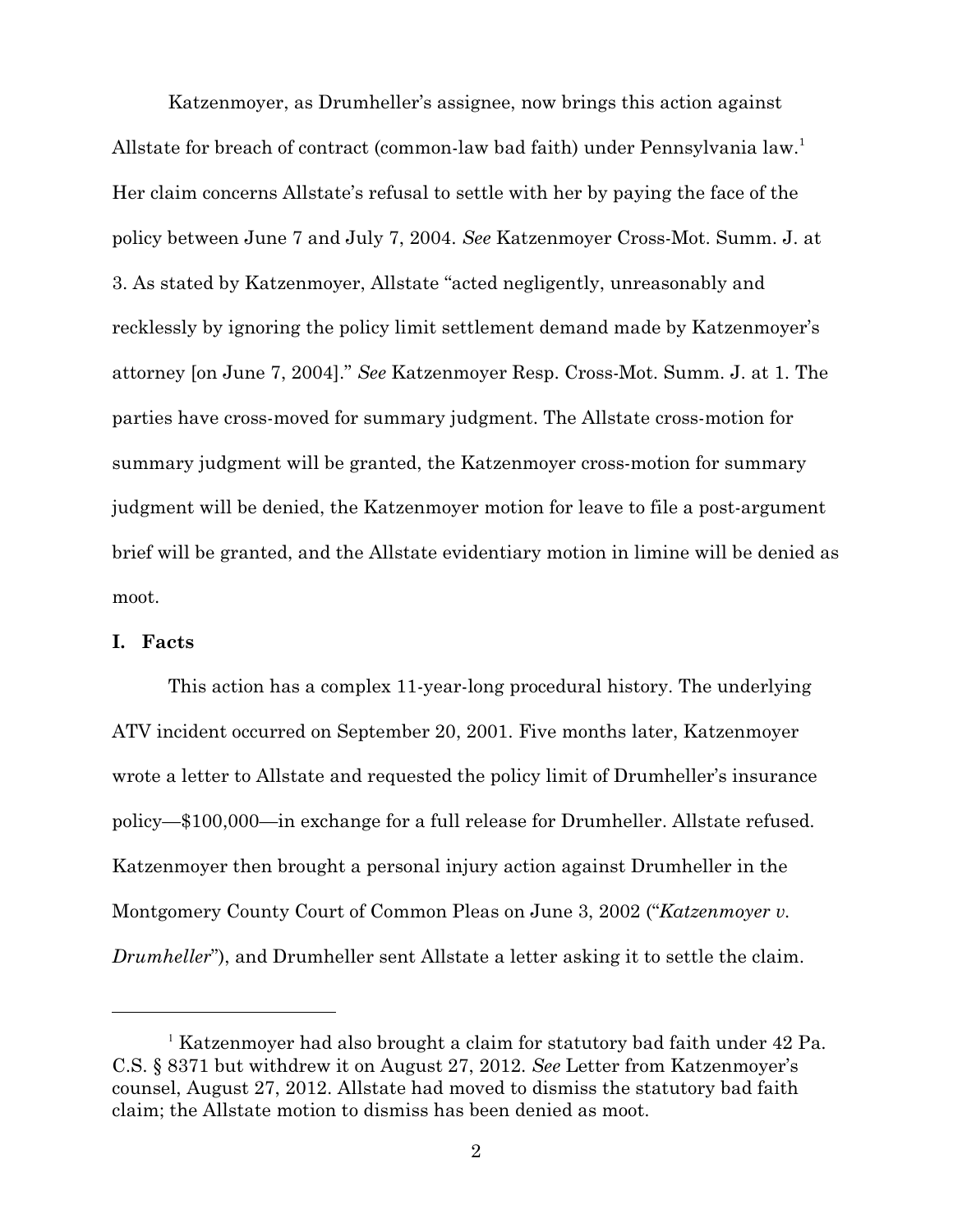On September 20, 2002, Allstate, filing a declaratory judgment action in federal court before the Honorable Anita B. Brody ("*Allstate v. Drumheller*"), alleged the ATV incident occurred away from the insured premises, and denied coverage under its policy.<sup>2</sup> In August 2003, Judge Brody granted Allstate's motion for summary judgment and ordered that Allstate had neither a duty to defend nor a duty to indemnify Drumheller in *Katzenmoyer v. Drumheller*. *See Allstate Ins. Co. v. Drumheller*, 285 F. Supp. 2d 605 (E.D. Pa. 2003). Katzenmoyer and Drumheller appealed the decision.

On May 11, 2004, while the federal appeal was pending, the Pennsylvania Superior Court decided *State Farm Fire & Casualty Company v. MacDonald*, 850 A.2d 707 (Pa. Super. Ct. 2004). The *MacDonald* court found State Farm had a duty to defend and indemnify its insured under circumstances similar to those in *Allstate v. Drumheller*.

On June 7, 2004, Katzenmoyer, citing *MacDonald*, sent a letter to Allstate and sought the \$100,000 policy limit in exchange for a full release for Drumheller. Katzenmoyer notified Allstate that if it failed to tender the \$100,000 policy limit within 30 days, she would hold Allstate responsible for any excess verdict in *Katzenmoyer v. Drumheller*. Two days later, Allstate sent a letter to Katzenmoyer stating: (1) *MacDonald* was factually different than *Allstate v. Drumheller*; and (2) State Farm had filed a petition for allocatur in *MacDonald*, so *MacDonald*'s effect

<sup>&</sup>lt;sup>2</sup> Notwithstanding its action seeking a declaration of its duties. All state was defending Drumheller under a reservation of rights.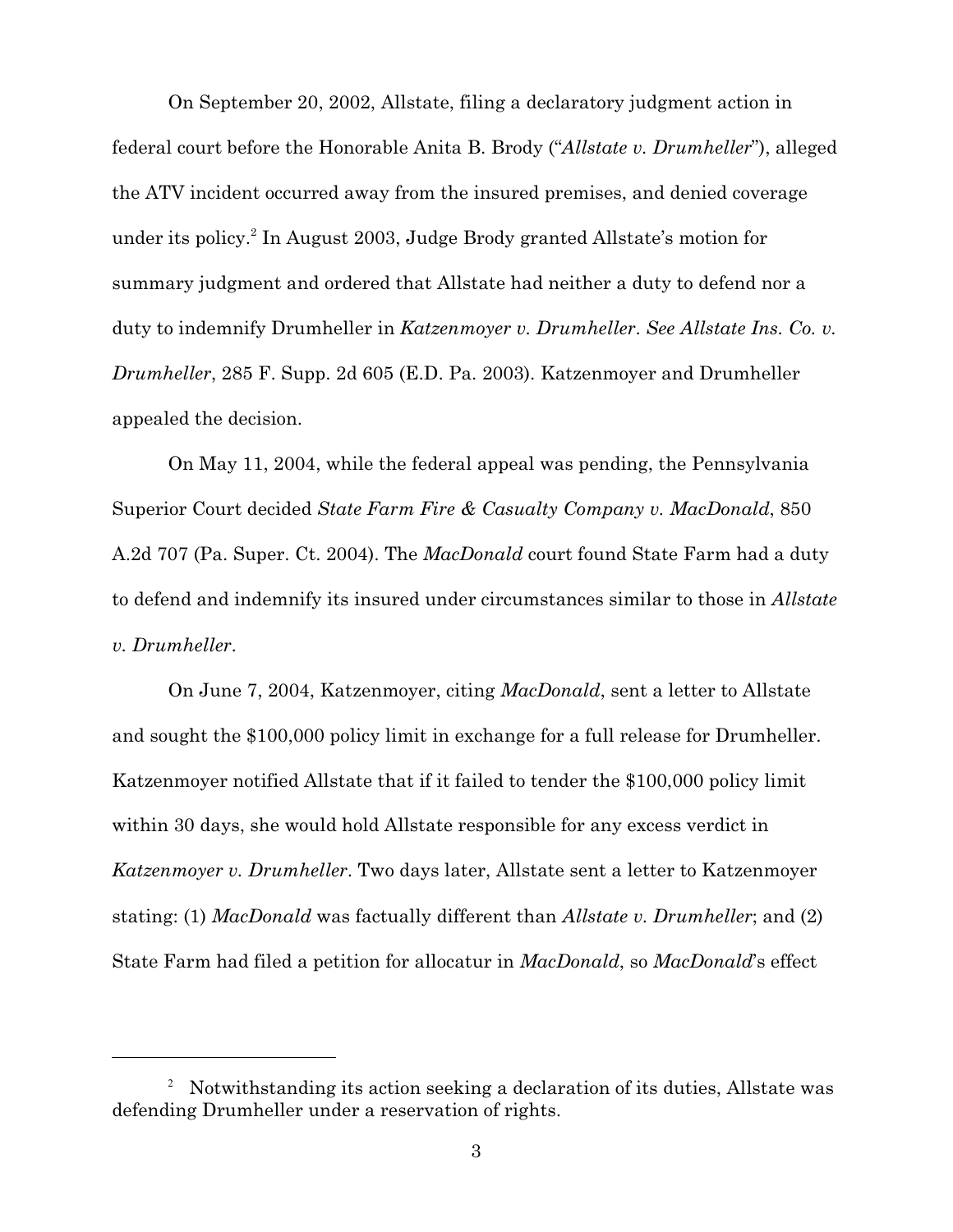on *Allstate v. Drumheller* was unclear. Allstate did not tender the \$100,000 policy limit to Katzenmoyer within 30 days of the settlement demand.

On September 30, 2004, the Court of Appeals in *Allstate v. Drumheller* vacated Judge Brody's order that Allstate had neither a duty to defend nor a duty to indemnify Drumheller, and remanded for further consideration in light of *MacDonald*. *See Allstate Ins. Co. v. Drumheller*, 115 F.App'x 528 (3d Cir. 2004). The Pennsylvania Supreme Court did not deny allocatur in *MacDonald* until October 27, 2004.

On November 1, 2004, Judge Brody held a meeting with Allstate, Drumheller, and Katzenmoyer to discuss a briefing schedule on remand. At the meeting, Judge Brody suggested it was unlikely she would find in favor of Allstate in light of *MacDonald*. *See* Letter from Allstate counsel to Allstate (Pl.'s Mot. Summ. J. Ex. 36). Judge Brody ordered the parties to file briefs discussing how *MacDonald* affected *Allstate v. Drumheller*. *See id.* at Exs. 38–39. Allstate offered the \$100,000 policy limit to Katzenmoyer on November 16, 2004. Katzenmoyer declined.

On March 16, 2005, Judge Brody, citing *MacDonald*, held Allstate had a duty to defend and indemnify Drumheller in *Katzenmoyer v. Drumheller*. Allstate appealed the decision.

While the appeal was pending, Katzenmoyer offered to release Drumheller and Allstate for \$750,000. Allstate declined.

On June 27, 2006, the Court of Appeals, in a 2-to-1 decision (Garth, J., dissenting), affirmed Judge Brody's decision that Allstate had a duty to defend and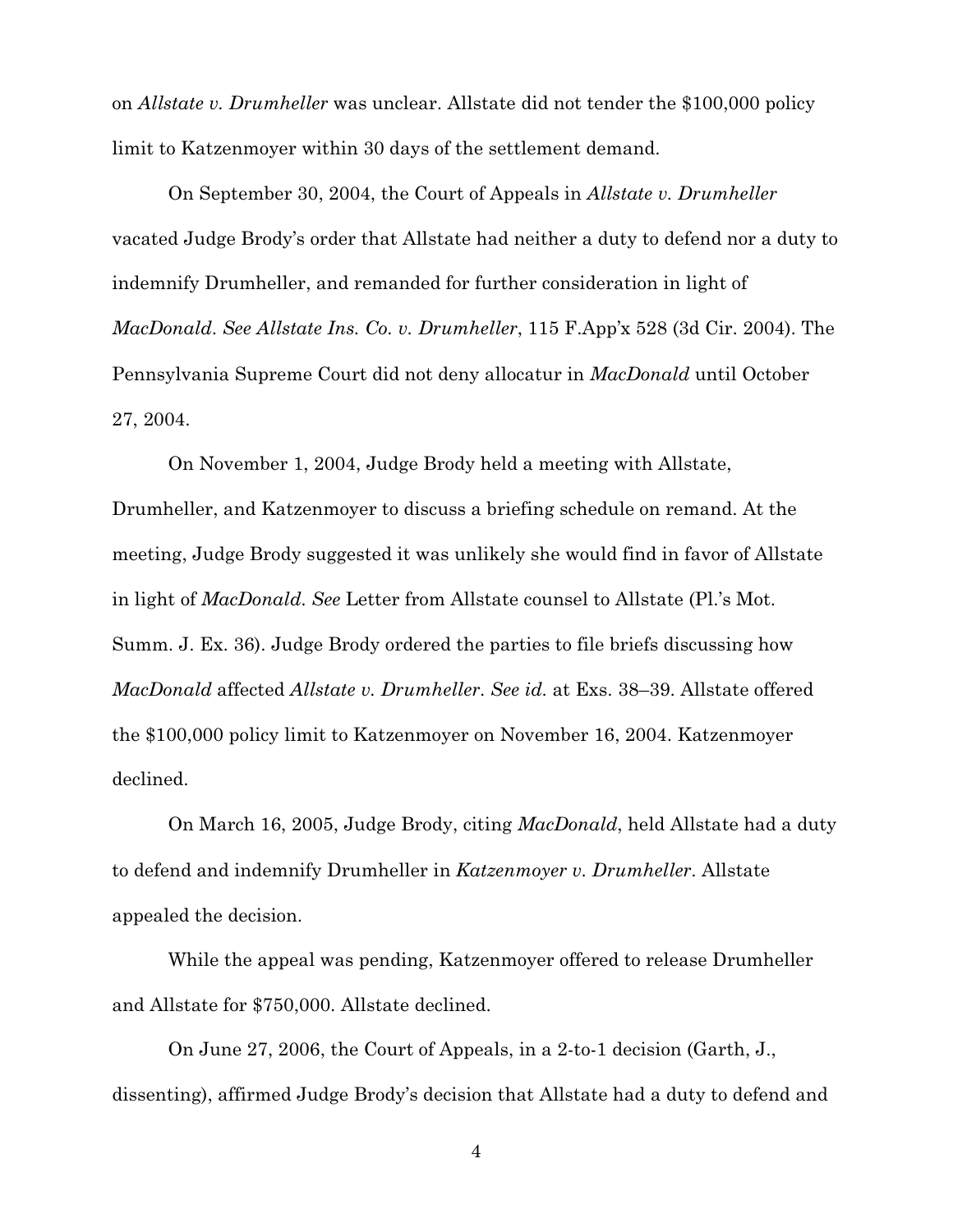indemnify Drumheller. *See Allstate Ins. Co. v. Drumheller*, 185 F.App'x 152, 153 (3d Cir. 2006). In August 2006, Allstate offered to settle with Katzenmoyer for \$100,000. In July 2007, Katzenmoyer again offered to release Drumheller and Allstate for \$750,000. The parties failed to settle.

On February 26, 2009, a state court jury in *Katzenmoyer v. Drumheller* rendered a verdict against Drumheller for \$1,500,000. In March 2009, Allstate requested a release of all claims against Drumheller and Allstate in return for \$100,000. Katzenmoyer would accept no less than \$1,975,000. The parties again failed to settle.

In April 2010, Drumheller assigned to Katzenmoyer all claims, causes of action, demands, titles, or rights he ever had against Allstate in return for his release. Katzenmoyer initiated this action in July 2010 in the Philadelphia County Court of Common Pleas, and Allstate removed the action to this court. Allstate tendered the \$100,000 policy limit to Katzenmoyer on September 14, 2010.

## **II. Legal Standard**

Summary judgment is appropriate "where the pleadings, depositions, answers to interrogatories, admissions, and affidavits show there is no genuine issue of material fact and that the moving party is entitled to judgment as a matter of law." Fed. R. Civ. P. 56(a); *Meditz v. City of Newark*, 658 F.3d 364, 369 (3d Cir. 2011). The court must view all evidence and draw all inferences in the light most favorable to the non-moving party. *Id.*

Where, as here, the parties have presented cross-motions for summary judgment, the court considers each party's motion individually. Each side bears the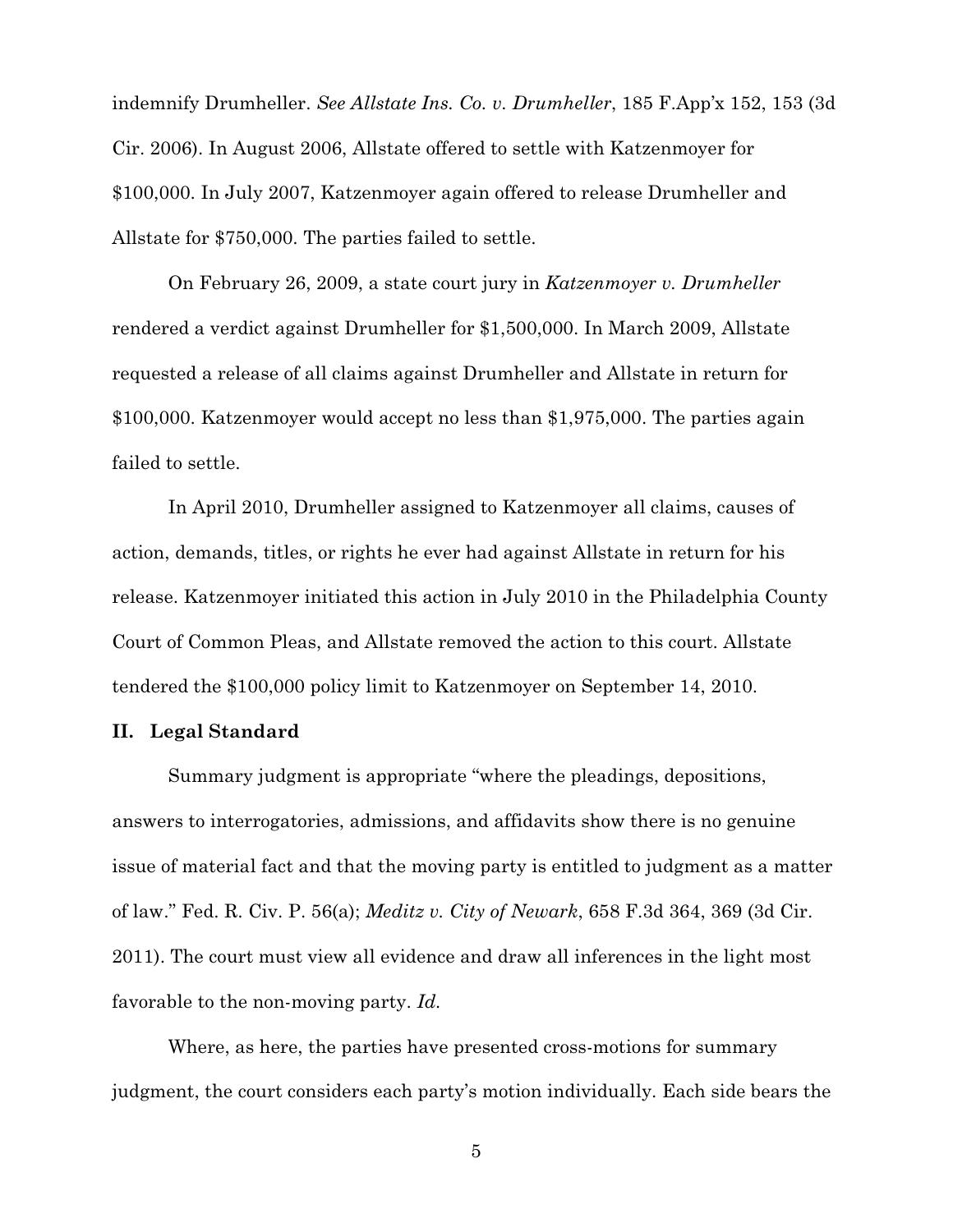burden of establishing a lack of genuine issue of material fact.

Cross-motions are no more than a claim by each side that it alone is entitled to summary judgment, and the making of such inherently contradictory claims does not constitute an agreement that if one is rejected the other is necessarily justified or that the losing party waives judicial consideration and determination whether genuine issues of material fact exist.

*Rains v. Cascade Indus., Inc*., 402 F.2d 241, 245 (3d Cir. 1968).

## **III. The Allstate cross-motion for summary judgment**

Allstate moves for summary judgment and argues: (1) the statute of limitations bars both claims; and (2) Allstate had a reasonable basis to deny Katzenmoyer's settlement offer in June 2004.

## **A. Statute of limitations**

Allstate denied Katzenmoyer's settlement offer on July 7, 2004—30 days after Katzenmoyer's counsel sent the settlement offer letter. The *Katzenmoyer v. Drumheller* jury rendered a verdict against Drumheller for \$1,500,000 on February 26, 2009. Katzenmoyer, as Drumheller's assignee, initiated this action against Allstate on July 28, 2010.

Under Pennsylvania law, the limitations period for common-law bad faith claims is 4 years. *CRS Auto Parts, Inc. v. Nat'l Grange Mut. Ins. Co.*, 645 F. Supp. 2d 354, 365 (E.D. Pa. 2009). Katzenmoyer's action is time-barred if the limitations period began on the date when Allstate denied the settlement offer on July 7, 2004, and not time-barred if it began when the jury rendered the verdict against Drumheller on February 26, 2009. The issue is whether the limitations period began when Allstate denied the settlement offer or when the jury rendered the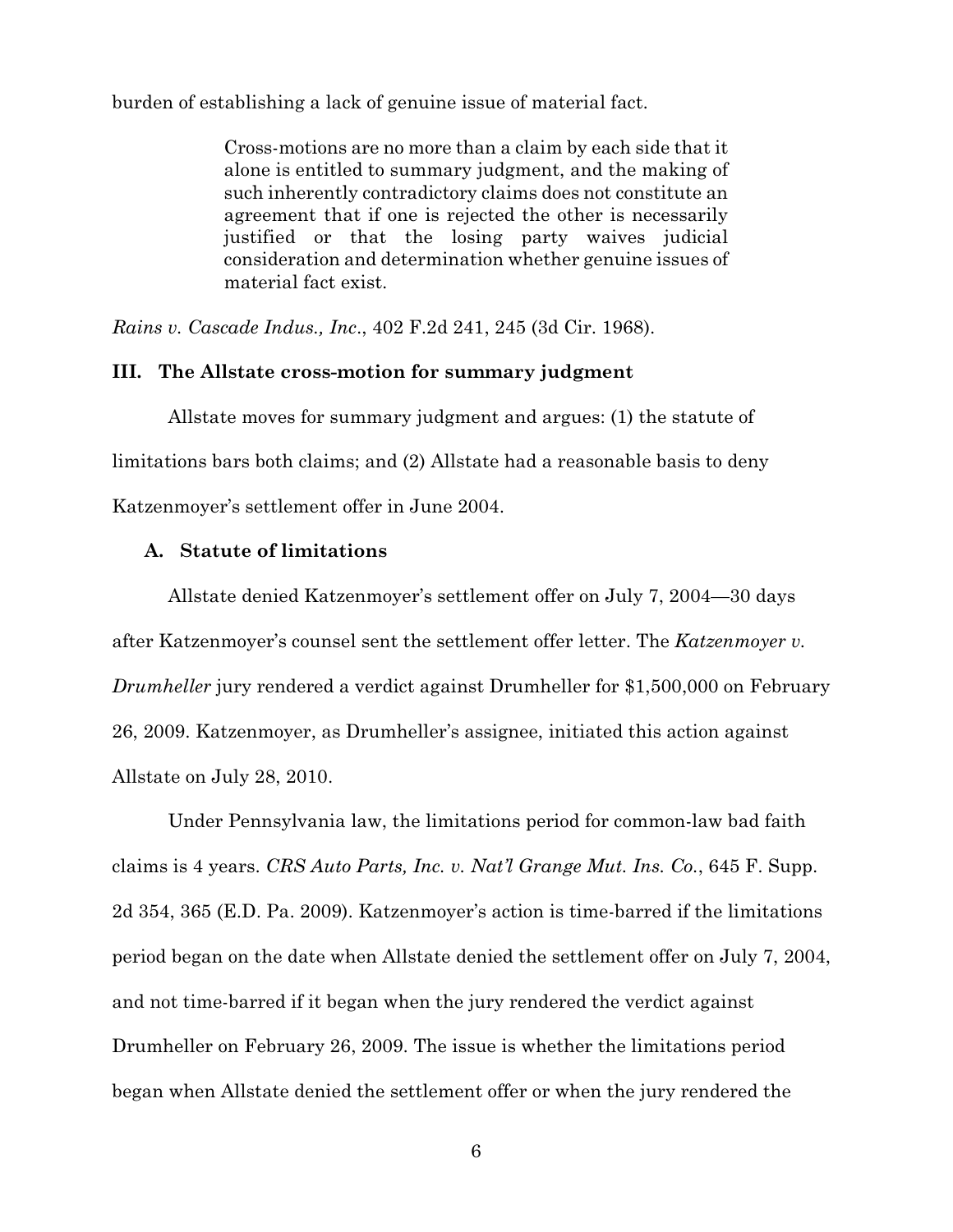verdict against Drumheller. The Pennsylvania Supreme Court has not expressly addressed the issue.

Allstate argues "the statute of limitations begins to run when a right to institute and maintain a suit arises," and "a claim accrues when a plaintiff is harmed and not when the precise amount or extent of damages is determined." *See* Allstate Mot. Summ. J. at 18 (*quoting Sikirica v. Nationwide Ins. Co.*, 416 F.3d 214, 224–25 (3d Cir. 2005) and *Adamski v. Allstate Ins. Co.*, 738 A.2d 1033, 1042 (Pa. Super. Ct. 1999)). Katzenmoyer argues Drumheller could not have maintained a bad faith suit against Allstate without showing damages, so the limitations period should begin when the jury rendered the verdict against him.

Allstate cites *T.A. v. Allen*, 868 A.2d 594 (Pa. Super. Ct. 2005), as a case in which the Pennsylvania Superior Court held that a "cause of action for bad faith refusal to settle based on a claim that there is no coverage accrues at the time the issuer declines a settlement offer within the policy limits." *See* Allstate Resp. to Katzenmoyer Mot. Summ. J. at 8, n.6. But Allstate incorrectly cites *dicta* as the holding. In *T.A.*, the appellant T.A. and his siblings had been sexually abused by their grandfather while they stayed at a residence owned by their grandparents. T.A. and his siblings sued their grandparents; the claims against the grandmother were for her alleged failure to protect the children from the grandfather's misconduct. The grandparents had a homeowners' insurance policy, and the insurance company filed a declaratory judgment action seeking declaration of its duties under the policy. The insurance company refused a settlement offer from T.A. and his siblings, and T.A. and his siblings sued the insurance company for bad faith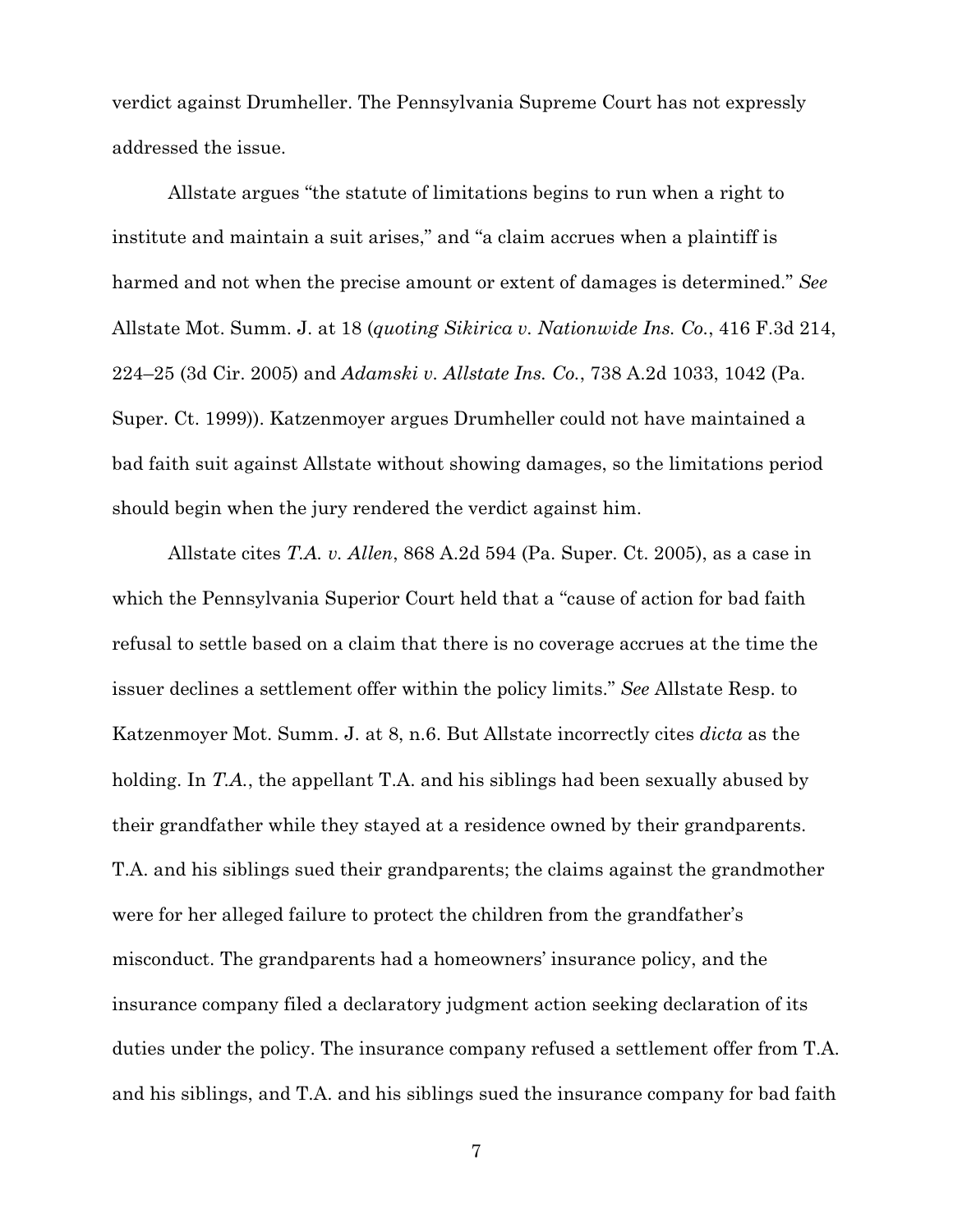a few months later. In separate, prior actions, the court had held the insurance company had no duty to defend or indemnify the grandparents. While the *T.A.* court noted—in *dicta—*that the suit was filed within months of the insurance company's refusal to settle and thus was within the limitations period for bad faith claims, *id.* at 600, the court affirmed the entry of summary judgment in favor of the insurance company because the insurance company had no duty to either grandparent. T.A. and his siblings could not bring bad faith claims against an insurer having no duty to act in good faith, regardless of the statute of limitations.

Neither side can cite to on-point, binding precedent. The closest either side comes to binding precedent is *Haugh v. Allstate Insurance Company*, 322 F.3d 227, 231 (3d Cir. 2003), in which the Court of Appeals applied the date of a refusal to settle as the beginning of the limitations period for the purposes of the appeal, but noted "that there is authority [in other circuits] holding that an insured's claim for its insurer's bad faith refusal to settle does not accrue until the excess judgment in the underlying case becomes final." *See id.* at 231 n.6. *Haugh* is not on-point and does not help us decide this issue.

The limitations period should begin when the jury rendered its verdict against Drumheller, not when Allstate denied the settlement offer. When Allstate denied the settlement offer, it was unclear whether Allstate had any duty at all. Drumheller could not have maintained a suit against Allstate for bad faith in July 2004 because he had not yet suffered damages. *See Sikirica v. Nationwide Ins. Co.*, 416 F.3d 214, 224–25 (3d Cir. 2005) (generally limitations periods begin to run when right to institute *and maintain* a suit arises). Although Pennsylvania law is

<sup>8</sup>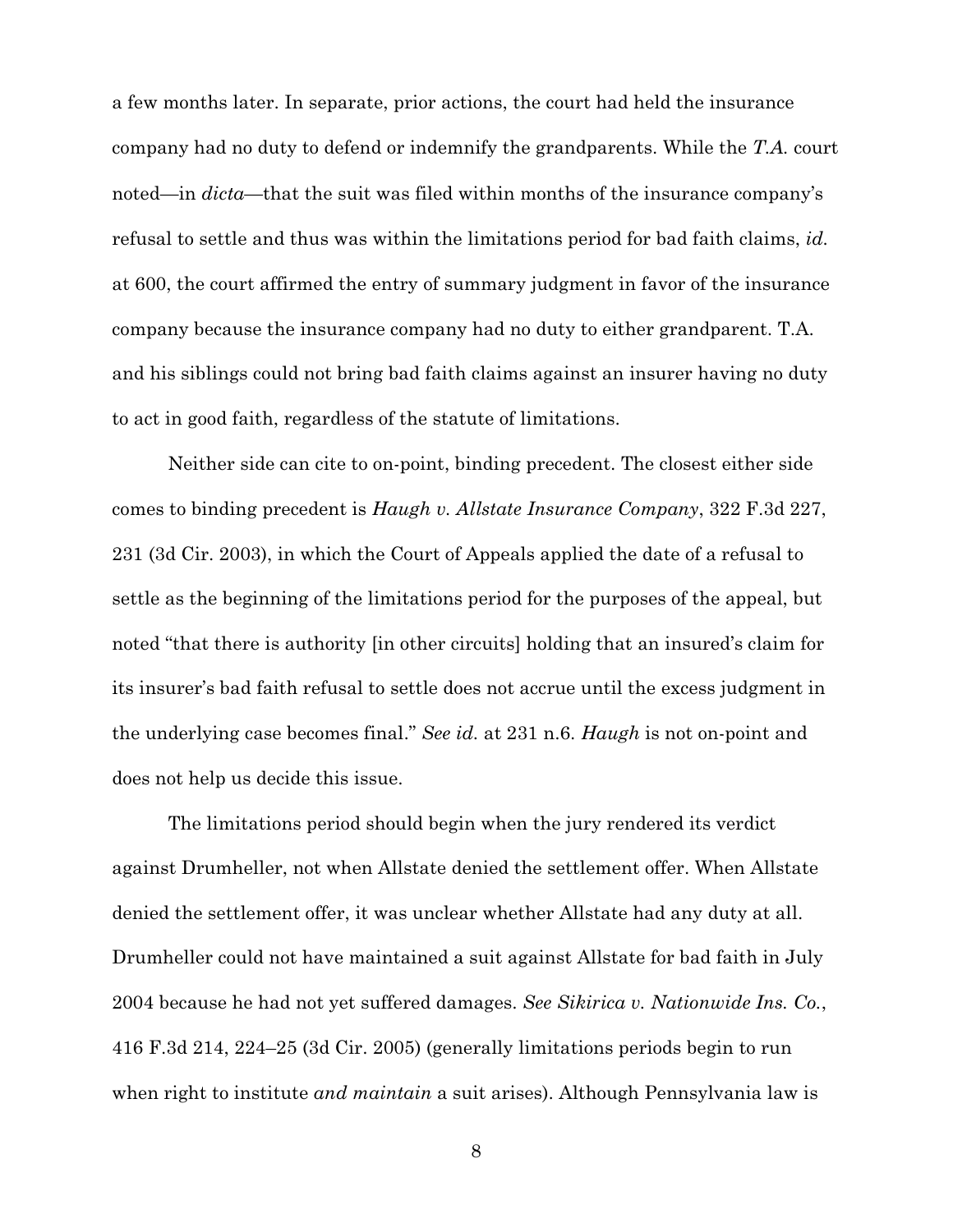unclear on this issue, it seems unlikely the Pennsylvania Supreme Court would adopt a rule requiring plaintiffs to file bad faith suits within 4 years of a failure to settle without an explicit, unambiguous denial of coverage. The court will not grant the Allstate cross-motion for summary judgment on this ground.

## **B. Common-law bad faith**

The common-law duty of good faith, as explained by the Pennsylvania Supreme Court in *Cowden v. Aetna Casualty & Surety Co.*, 389 Pa. 459 (Pa. 1957), requires an insurer to "consider in good faith the interest of the insured as a factor" in deciding whether or not to settle a claim. *Id.* at 470. The insurer must "treat the claim as if [the insurer] were alone liable for the entire amount." *Id.* But the *Cowden* court did not create an absolute duty of an insurer to settle a claim for the policy limits when a possible judgment against an insured might exceed policy limits, nor did it hold that an insurer must submerge its own interest in denying coverage in favor of the insured. *Id.* at 470–71. Instead, the court stated:

> [W]hen there is little possibility of a verdict or settlement within the limits of the policy, the decision to expose the insured to personal pecuniary loss must be based on a bona fide belief by the insurer, predicated upon all of the circumstances of the case, that it has a good possibility of winning the suit. While it is the insurer's right under the policy to make the decision as to whether a claim against the insured should be litigated or settled, it is not a right of the insurer to hazard the insured's financial well-being. Good faith requires that the chance of a finding of nonliability be real and substantial and that the decision to litigate be made honestly.

*Id.* at 471. As Judge McLaughlin explained in *DeWalt v. Ohio Casualty Insurance Company*, 513 F. Supp. 2d 287 (E.D. Pa. 2007), "the controlling interpretation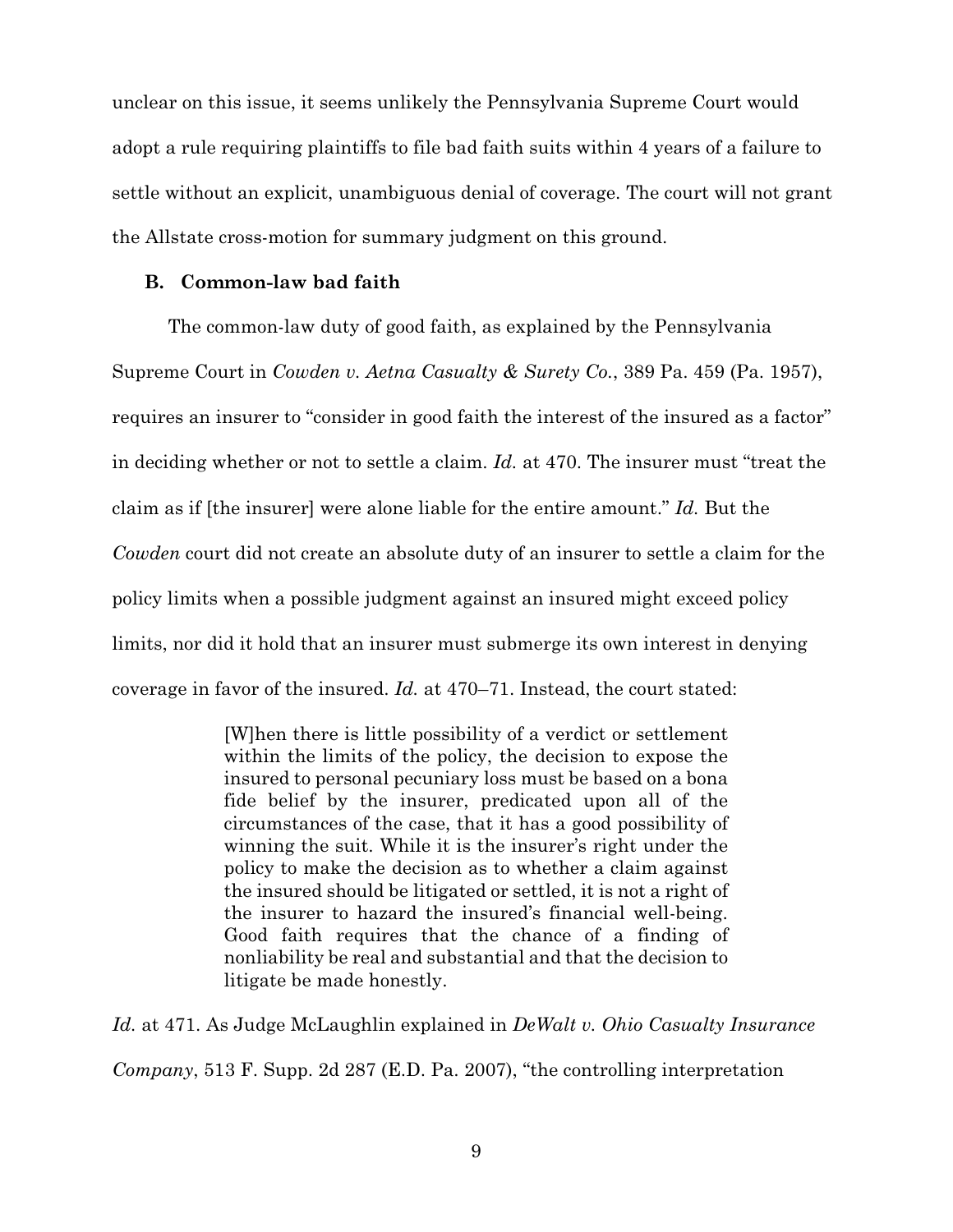of *Cowden* in this circuit is that a contract claim for bad faith requires evidence that an insurer acted negligently or unreasonably in handling the potential settlement of claims against its insured." *Id.* at 297. "Even questionable conduct giving the appearance of bad faith is not sufficient to establish it so long as the insurer had a reasonable basis to deny coverage." *Post v. St. Paul Travelers Ins. Co.*, Nos. 10-3088 & 10-3300, 2012 U.S. App. LEXIS 15767, at \*56 (3d Cir. July 31, 2012).

An insured must prove its bad faith claim by clear and convincing evidence. *Cowden v. Aetna Cas. & Surety Co.*, 389 Pa. 459, 472 (Pa. 1957). The burden of the insured opposing the insurer's summary judgment motion is "commensurately high because the court must view the evidence presented in light of the substantive evidentiary burden at trial." *Nw. Mut. Life Ins. Co. v. Babayan*, 430 F.3d 121, 137 (3d Cir. 2005).

When Allstate denied Katzenmoyer's settlement offer in July 2004, it had no duty to defend or indemnify Drumheller. Judge Brody decided the issue in its favor in August 2003, and the Court of Appeals did not vacate Judge Brody's order and remand it for reconsideration until 3 months after the July 2004 settlement deadline imposed by plaintiff's counsel had passed. Allstate could not have known whether the Court of Appeals would affirm, overrule, or vacate her order and remand.

One month before Katzenmoyer made the settlement offer in June 2004, the Pennsylvania Superior Court had decided *MacDonald*, a case with similar facts to *Allstate v. Drumheller*. But the losing party in *MacDonald* (State Farm Insurance Company) had a petition for allocatur pending in July 2004; the Pennsylvania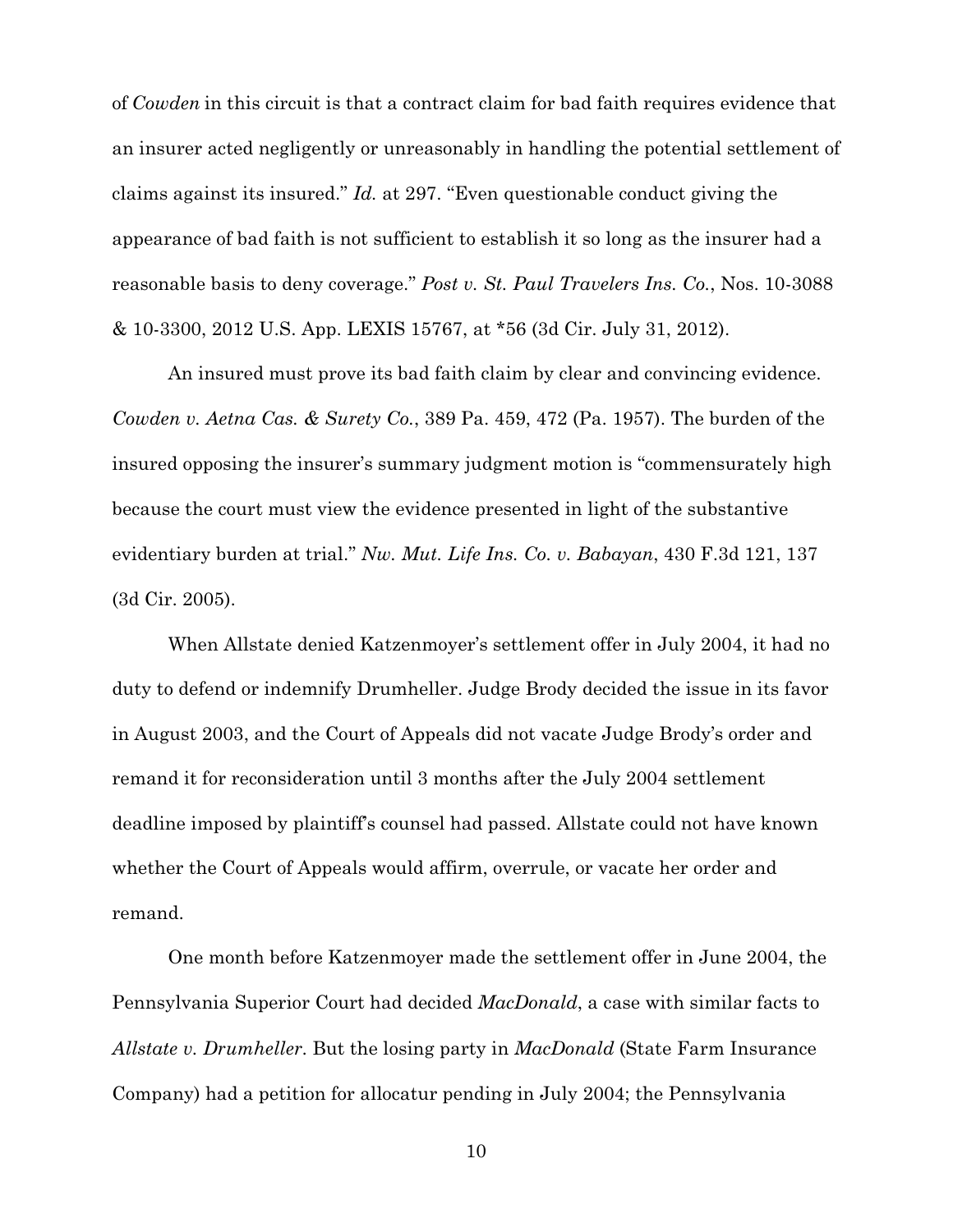Supreme Court did not deny the petition until almost 4 months after the July 2004 settlement deadline had passed.

As stated by Ms. Georgia Flamporis, Allstate's corporate counsel, in her deposition:

> In June of 2004 after *MacDonald* I am still expecting to prevail. I think Judge Brody got it right. I think *MacDonald* was poorly reasoned. *MacDonald* is not persuasive. I'm waiting to see if the Third Circuit agrees with what I just said, because they could certainly affirm Judge Brody. They could reverse Judge Brody and adopt *MacDonald*, but they did not. Or they could do what they did, which was remand it back for further reconsideration by Judge Brody to see if it had impact at all on the facts of the Drumheller case. I'm also waiting to see what is going to happen with State Farm's appeal on the *MacDonald* case.

Katzenmoyer Mot. Summ. J. at Ex. 4, 75:10–22. Allstate eventually offered the policy limits in November 2004—after the Court of Appeals vacated Judge Brody's order and remanded for reconsideration in light of *MacDonald*, and after Judge Brody stated at a scheduling conference that she would likely find in favor of Drumheller on remand. However, Katzenmoyer would no longer settle for the face of the policy, \$100,000, and while the appeal was pending demanded \$750,000 to release Drumheller and Allstate. Katzenmoyer made the same offer after Judge Brody's decision in favor of Drumheller was affirmed (2–1) on appeal, but after the state court verdict in the amount of \$1,500,000, Katzenmoyer would accept no less than \$1,975,000 in settlement. Allstate then tendered \$100,000 without a release.

Katzenmoyer has failed to show, by clear and convincing evidence, a disputed issue of material fact whether Allstate acted unreasonably or negligently when it denied the settlement offer in July 2004. Allstate had at least 6 reasons to deny the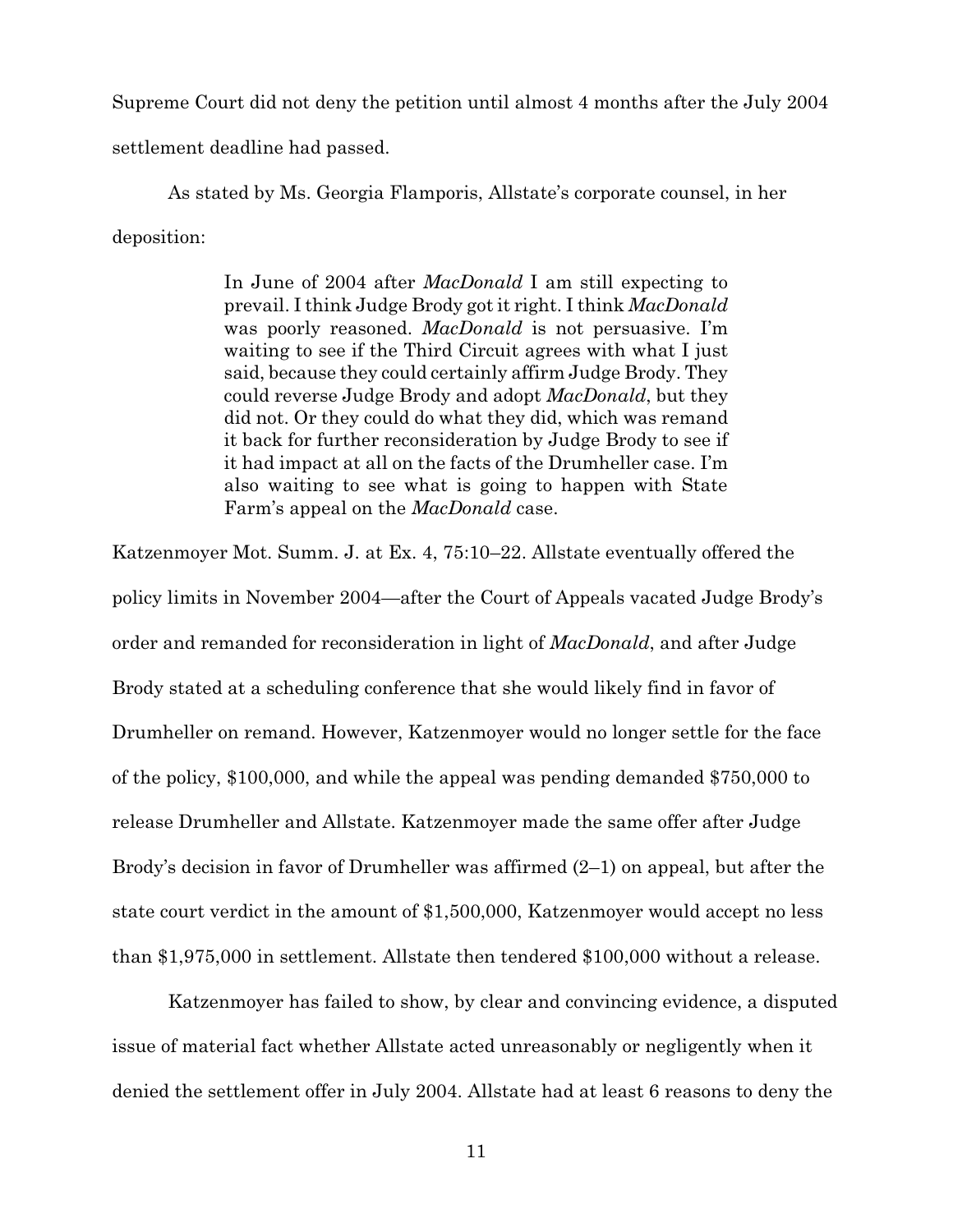settlement offer at that time: (1) Judge Brody's previous order in Allstate's favor remained in effect; (2) Allstate's counsel had advised Allstate of factual differences between *MacDonald* and *Allstate v. Drumheller*; (3) *MacDonald* did not bind the Court of Appeals; (4) Allstate was aware of a trend of cases in which courts interpreted the provision at issue in favor of the insurance company; (5) the *MacDonald* petition for allocatur was pending; and (6) Allstate's counsel advised it that it had good reasons to defer responding to the settlement offer. *See* Allstate Cross-Mot. Summ. J. at 22. To accept the settlement offer in July 2004, Allstate would have had to assume the Court of Appeals would overturn a favorable district court decision in light of an intervening state court decision. Allstate considered the factual differences between *MacDonald* and *Allstate v. Drumheller*, and had "a bona fide belief . . . that it ha[d] a good possibility of winning the suit."<sup>3</sup> See Cowden, 389 Pa. at 471.

There is no clear and convincing evidence of common-law bad faith. The Allstate cross-motion for summary judgment will be granted.

<sup>&</sup>lt;sup>3</sup> The Court of Appeals affirmed Judge Brody's subsequent order on remand in favor of Drumheller, but it did not do so unanimously. The state court in *MacDonald* had held an adjacent field used in connection with the insured residence was covered under the homeowners' policy. The *Allstate v. Drumheller* majority found "adjacent" did not necessarily mean "adjoining"; *i.e.*, a property could be adjacent to the insured property (and covered by the homeowners' policy under *MacDonald*) even if it did not touch that property. Judge Garth strongly disagreed with the majority's interpretation of "adjacent." *See Allstate Ins. Co. v. Drumheller*, 185 F.App'x 152 (3d Cir. 2006) (Garth, J., dissenting). The dissenting opinion shows it was reasonable for Allstate to believe it could obtain a favorable ruling of noncoverage on appeal.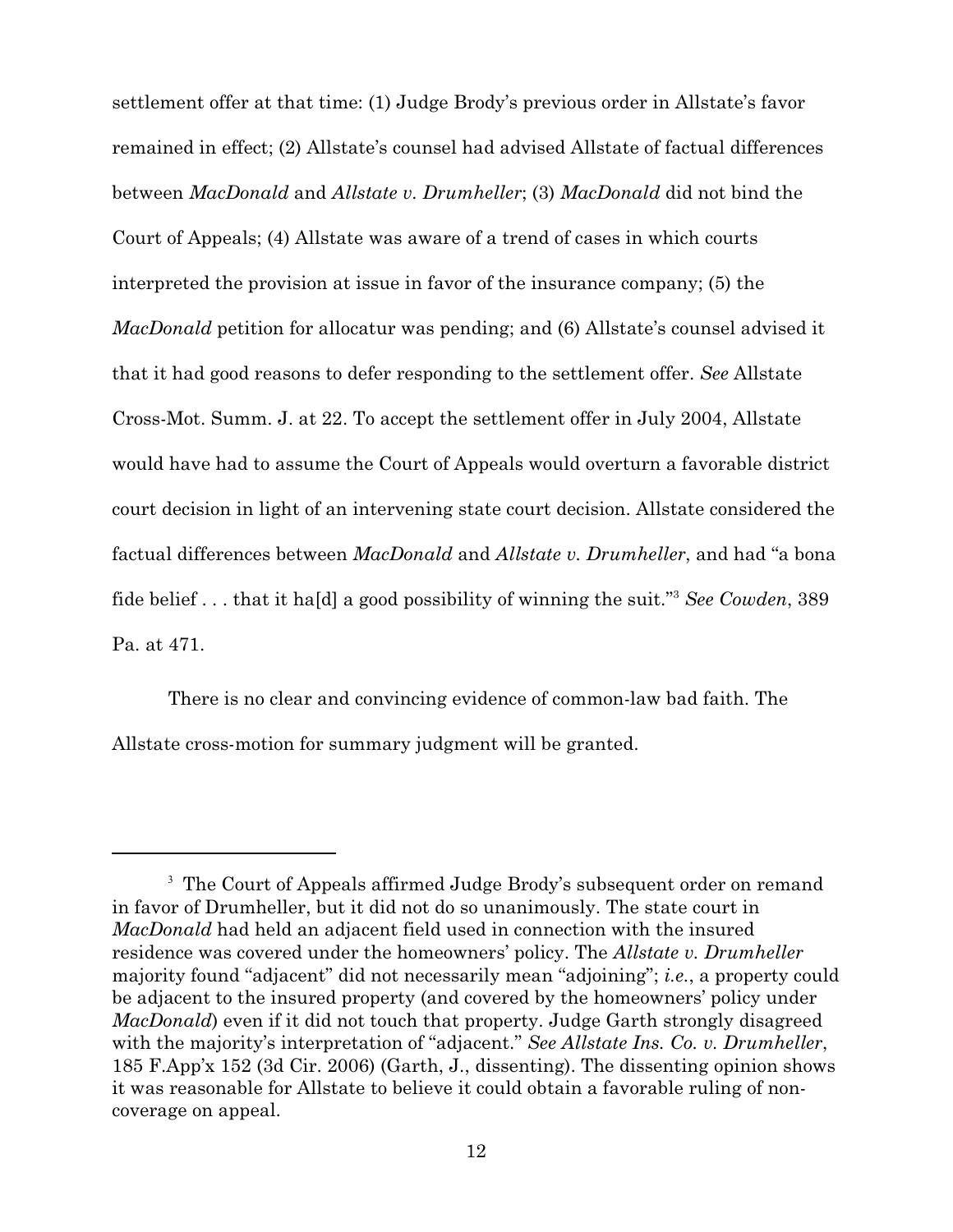#### **IV. The Katzenmoyer cross-motion for summary judgment**

For the same reasons discussed above, the Katzenmoyer cross-motion for summary judgment will be denied. Katzenmoyer has failed to show clear and convincing evidence of a disputed issue of material fact whether Allstate acted unreasonably or negligently when it denied the settlement offer in July 2004.

### **V. The Katzenmoyer motion for leave to file post-argument brief**

After the court held oral argument on the cross-motions for summary judgment, Katzenmoyer moved for leave to file a post-argument brief. The postargument brief merely makes the same arguments made throughout Katzenmoyer's cross-motion for summary judgment. Katzenmoyer gave Allstate 30 days to accept a settlement offer while Allstate had a district court decision in its favor. Allstate reasonably waited until it had more information before considering settlement. Nothing in the post-argument brief provides clear and convincing evidence of a disputed issue of material fact whether Allstate acted in bad faith. The motion for leave to file a post-argument brief will be granted but does not change the decision of the court.

## **VI. Other motions**

The Allstate cross-motion for summary judgment will be granted, so there is no need to discuss the Allstate motion in limine to prevent Katzenmoyer from testifying at trial. Katzenmoyer withdrew her statutory bad faith claim under 42 Pa. C.S. § 8371, *see* Letter from Katzenmoyer's counsel, August 27, 2012, so there is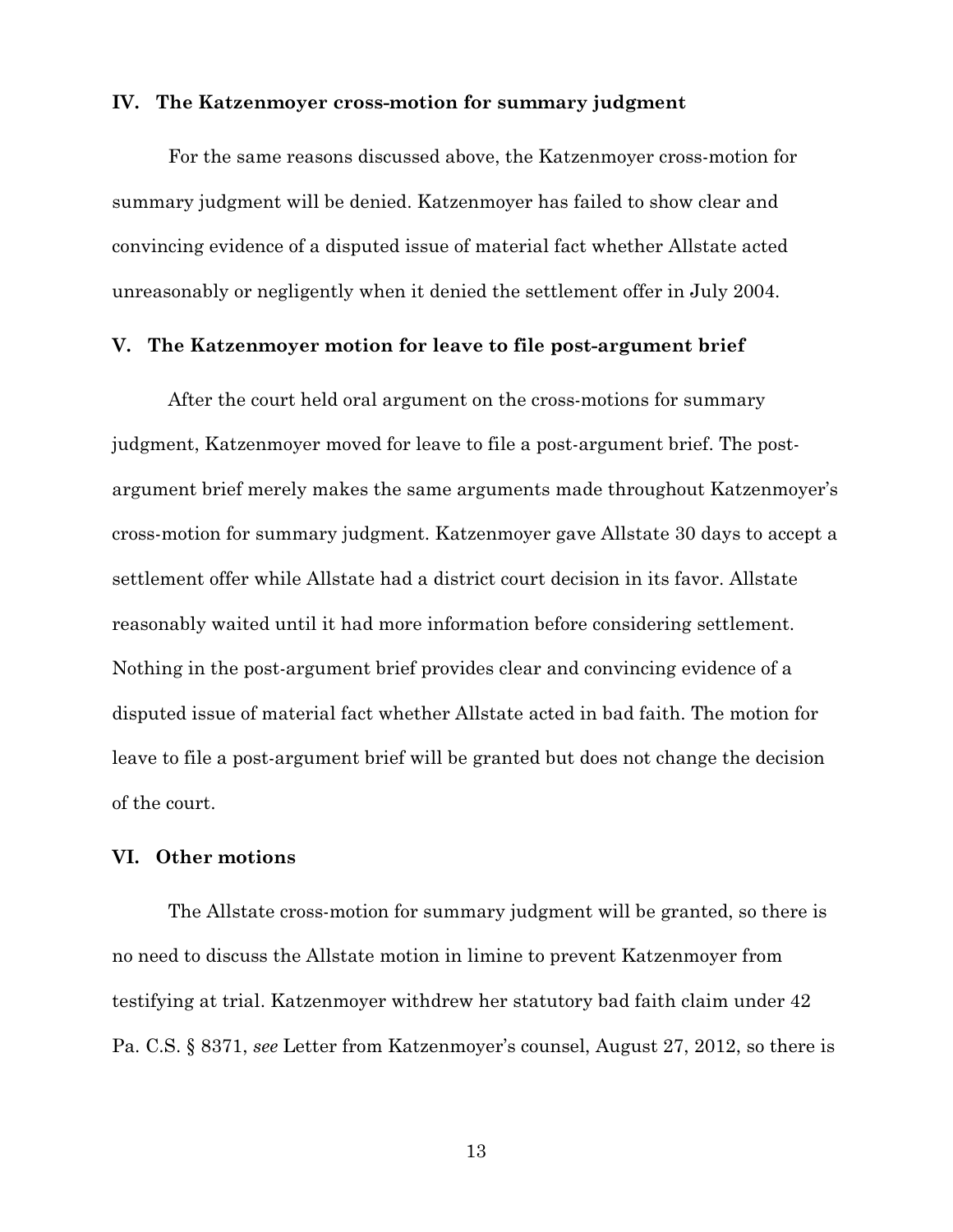no need to discuss the Allstate motion to dismiss the statutory bad faith claim. The remaining motion in limine will be denied as moot.

# **VII. Conclusion**

Katzenmoyer may not be fully compensated for her injuries, but an insurance company has a right to defend itself when it reasonably disputes coverage. There is no disputed issue of material fact; Katzenmoyer has not shown clear and convincing evidence that Allstate acted in bad faith. The Allstate cross-motion for summary judgment will be granted, and the Katzenmoyer cross-motion for summary judgment will be denied. The motion in limine will be denied as moot. An appropriate order follows.